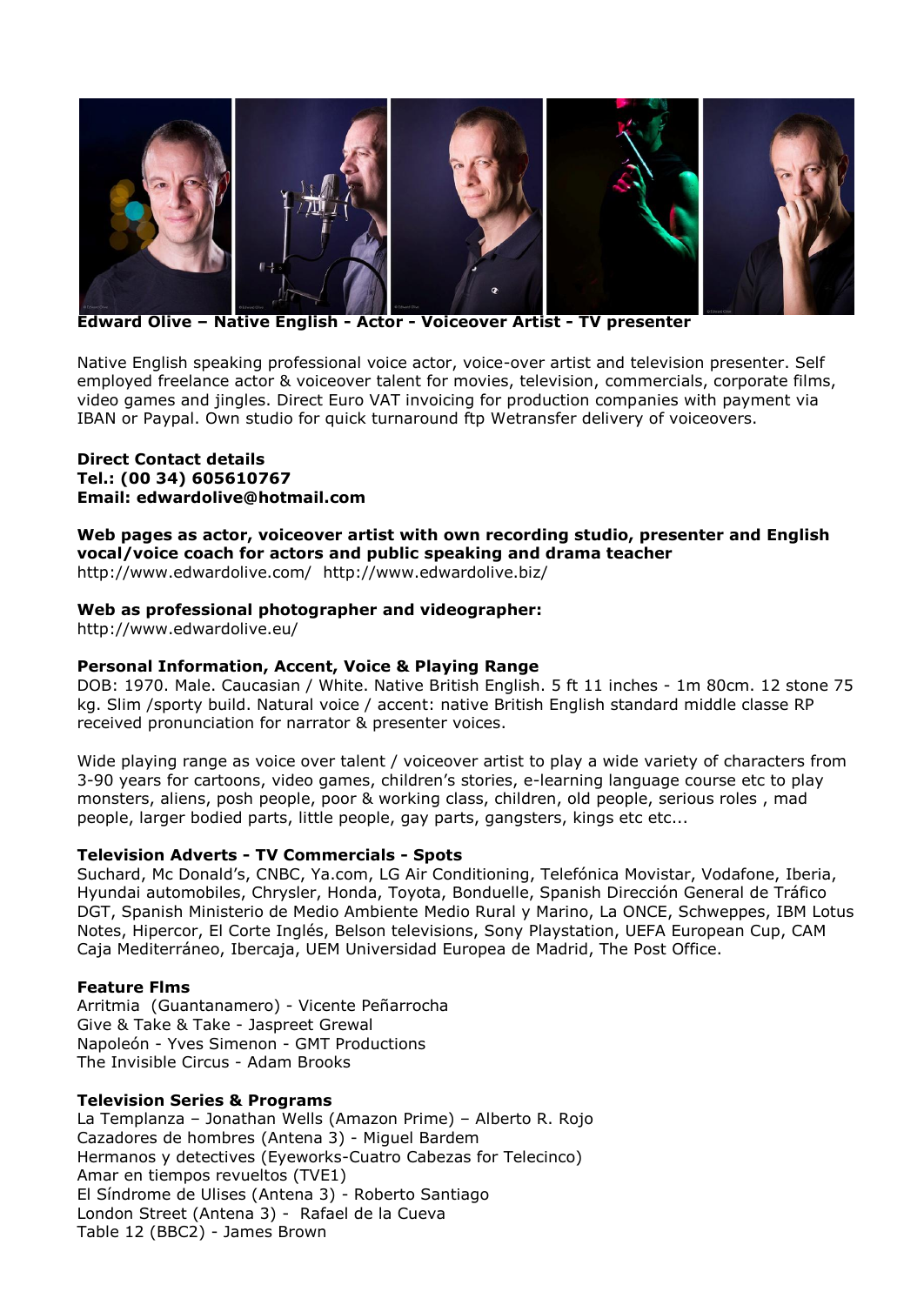Justice (TF1) - Gerard Marx

### **Short & Independent Films**

A cada cerdo le llega su San Martín - Pablo Lozano y Laura del Castillo Lo Prometido es Deuda – Gonzalo Arben Berlin 1984 – Nerea Fernández Un día cualquiera - Oliver Hernández The Presidiary - Carl Alegard The Curry - Matthew Akinsaya Bitch & Butch - Michael Noble Homing Instinct - Mark Khalifa Moving Day - Martin Kittappa Animal Vegetable Machine - Deborah Watson Security Breakdown - Edward Burns Uncertain Existance - Veronica Ibarra Sanchez The Maker - Chetna Javin Meeting - Caroline Gardner Do it Now - Peter Mann Opium - Philippe Lacœuille Illusion - Christian Nedjel Homme cherche Femme - Sylvie Renon/Alexandre Messina Une Soirée Agitée - Chantal Farinelli/Jeo Beneus My Legendary Girlfriend - Philipp Koenig Rue du Depart - Fabien Minot Le Regard d'Eva - Jonathan Glaros Les Possédés - Georges Hachem, Premiere Page - Thomas Gutt Le Viedoire - Nessim Debbiche Le Pacte - Emmanuel Gerard, Chroniques - Patrick Luyinula Perver City - Nessim Debbiche/Guillaume Jeannin Une Si Brève Evasion - Helene Pecheur

### **Presenter**

Presenter for training videos - Seagull Maritime / Offshore Maritime Presenter for training videos - Securitas Presenter of a series of holiday travel shows - Explorers - Canal Nou / Más Peliculas

#### **Corporate Videos**

Nippon Gases, Accenture, Huggies, CTE UK, Laboratoire Servier, IBM Lotus Notes, Toyota, Pernod Ricard

#### **Voiceovers and Dubbing**

**Narrator & character voices for television programs** to learn English "The Polyglots"; for the television magic show "Decomagic"; " travel show Voyage Pratique", Follow Me TV show. **Commercials:** Alazan, Humana, Nissan, Like in Italy, Szenia, Toyota, Metro de Madrid, Big Cola, The Fun & Serious Festival, Opening Summer Festival,

**Corporate videos:** Corte ingles, Microsoft, Intel, Pop Travellers, Bausch & Lomb, Real Madrid, ifeelonline, Easyjoint, Coca Cola, Integra International, PC Experience, Voltadol Forte, Adidas, Pepsi Cola, AXN, Atens, Securitas, Humana, Nissan, Like In Italy, Navantia, Max Factor, Super Sport, Tele 5, Mediaset, EDF/GDF, Gascogne Papier Emballage, Accenture, Coritel, Tracking SL, Genvip, Pernod Ricard, The Business Booster.

# **Documentaries**

El Mundo

**Narrator and voices** for children's books, cd and apps for Anaya **Cartoons:** Teaser of Klaus – voice of Jesper - Sergio Pablos – SPA Studios **Feature films:** The 9th Gate – various voices - Roman Polanski **Video games, slot machines & casino games:** Recreativos Franco, Estudio Futuro.

## **Home voiceover recording studio in Madrid Spain**

Neumann TLM 102 - Focusrite preamp and interface